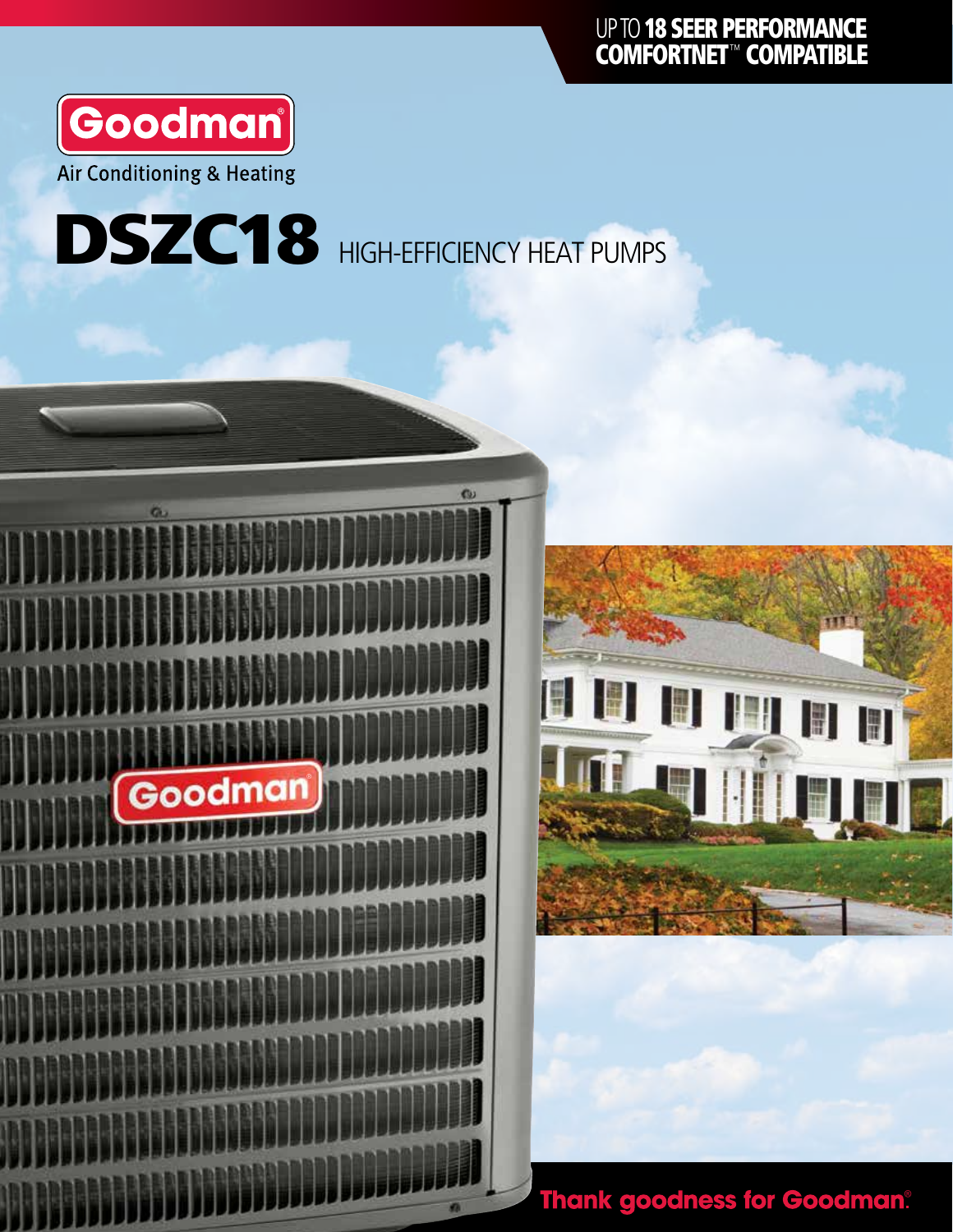

#### ENERGY-SAVING EFFICIENCY WITH GOODMAN

When properly matched, your Goodman<sup>®</sup> brand DSZC18 Heat Pump offers up to 18 SEER highefficiency performance. "SEER" stands for Seasonal Energy Efficiency Ratio, a measure used by the U.S. Department of Energy to rate the efficiency of air conditioners and heat pumps. The higher the SEER, the greater the efficiency—and the lower the operating cost. Your Goodman brand DSZC18 Heat Pump also can provide high-efficiency heating performance up to 9.5 HSPF (Heating Seasonal Performance Factor).



## COMFORT. SAVINGS. PERFORMANCE.

#### ENJOY THE COMFORT OF A GOODMAN BRAND HEAT PUMP

Beat the summer heat and the winter cold with a Goodman brand DSZC18 R-410A Heat Pump — a unit that provides you with high-efficiency, reliable performance and quiet operation. This heat pump's problem-free operation and outstanding features add up to a refreshingly affordable value compared to lower SEER units.

#### EXPERIENCE QUIET COMFORT

You can be assured that your Goodman brand heat pump will provide you with quiet cooling and heating all year long. To minimize operating sounds, we've acoustically engineered our systems with enhancements that include a compressor sound-reduction cover made of high-density foam and a specially-designed wire discharge grille. Additionally, the twospeed operation of the condenser fan motor allows your outdoor fan to run more often at a lower speed.



COMMITMENT TO QUALITY ENGINEERING

Always in pursuit of the highest performance and efficiency, our engineers are

constantly evaluating the latest and most reliable technology and applying it to every Goodman brand heat pump.

But best of all, your new air conditioner is compatible with the ComfortNet™ system of communicating products. With a large assortment of built-in features, your contractor can auto

configure, monitor and review data from the system. This allows for optimum performance and accurate detection of any system-related issue.



R-410 REFRIGERANT

#### R-410A REFRIGERANT

Compared to lower SEER, R-22 refrigerant units, your new Goodman brand DSZC18 heat pump system will not only provide you with moneysaving cooling performance for many years, but it also features R-410A refrigerant. Since this refrigerant does not contain chlorine, it is environmentally-friendlier than R-22 refrigerant.

Introduced in 1995, R-410A refrigerant has helped increase the durability and reliability of heat pump compressors.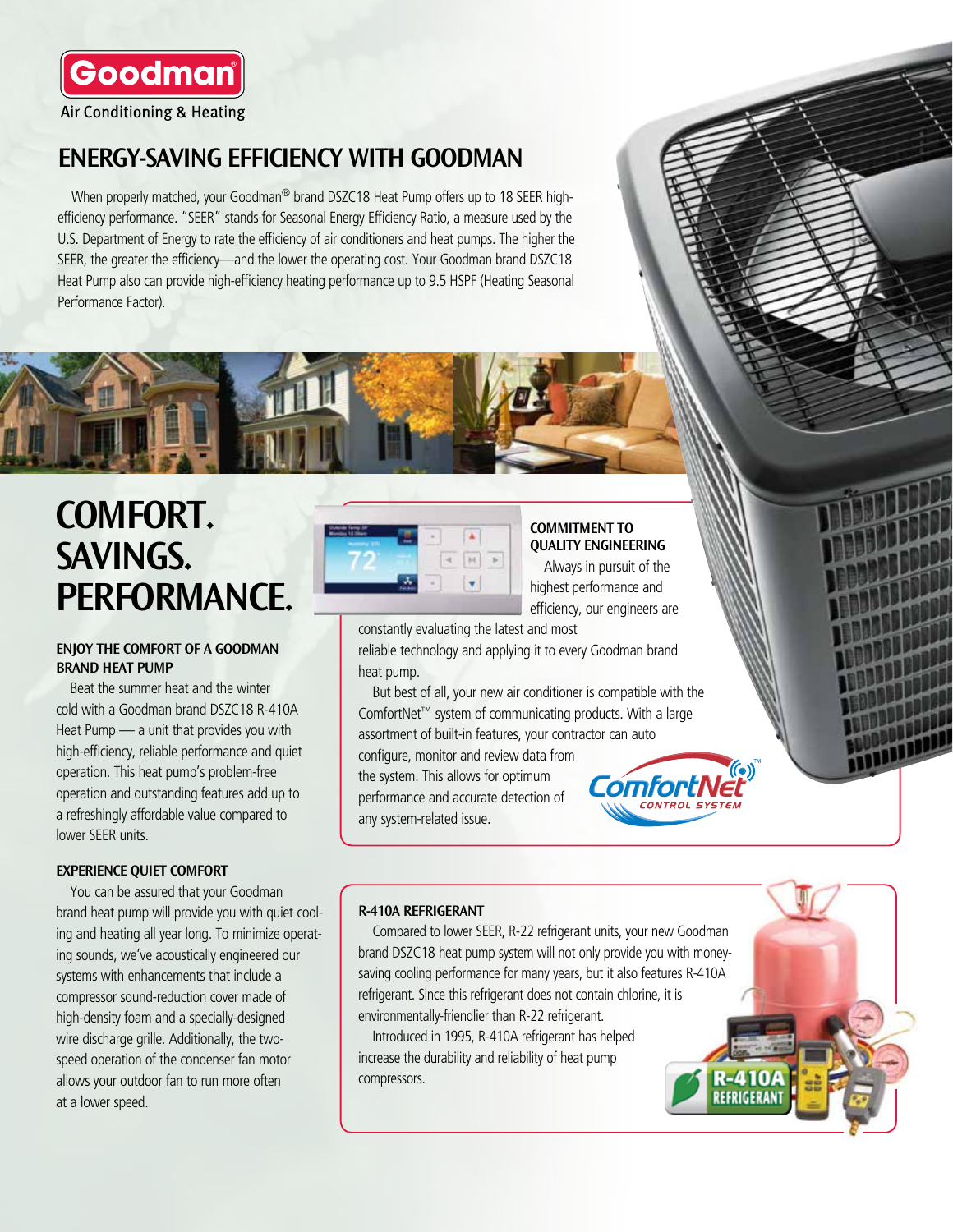## IMPRESSIVE FEATURES AND BENEFITS: GOODMAN® BRAND DSZC18 R-410A HIGH-EFFICIENCY HEAT PUMP

- High-Efficiency up to 18 SEER Cooling Performance
- High-Efficiency Heating (Up To 9.5 HSPF)
- ComfortNet™ Communicating Systems Compatible
- Chlorine-Free R-410A Refrigerant
- Two-Stage UltraTech Copeland® Scroll Compressor
- Factory-Installed, Bi-Flow Liquid-Line Filter Drier
- 5mm SmartCoil™ Condenser Coil in Select Models
- High- and Low-Pressure Switches
- Quiet Operation: - A high-density foam compressor sound cover
	- Efficient fan motor
	- A wire fan discharge grille
- Louvered Cabinet made of Heavy-Gauge Galvanized Steel that Protects the Coil
- Appliance-Quality, Post-Paint Finish Resists the Effects of Weather and Time
- SmartShift™ Defrost Technology with Short-Cycle Protection

Talk to your Goodman brand dealer about opportunities to optimize the efficiency of your new unit.

## **OUTSTANDING** WARRANTY\* PROTECTION







\* Complete warranty details available from your local dealer or at www.goodmanmfg.com. To receive the 10-Year Unit Replacement Limited Warranty, Lifetime Compressor Limited Warranty (good for as long as you own your home) and 10-Year Parts Limited Warranty, online registration must be completed within 60 days of installation. Online registration is not required in California or Quebec.

#### ADDITIONAL INFORMATION

Before purchasing this appliance, read important information about its estimated annual energy consumption, yearly operating cost, or energy efficiency rating that is available from your retailer.



**Thank goodness for Goodman®**